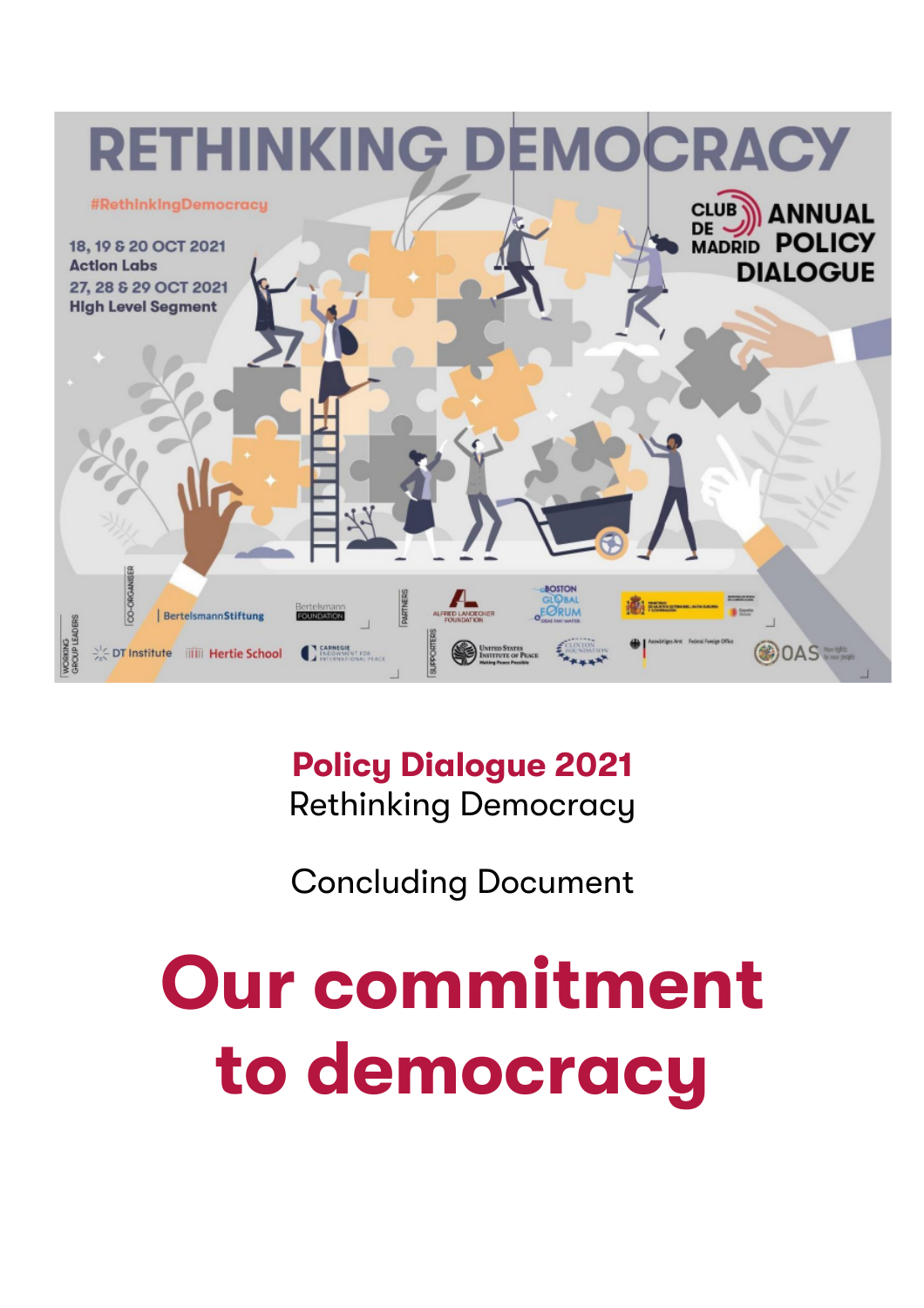- 1. Club de Madrid's founding conference was organized in October 2001 with the sole purpose of contributing to the protection and promotion of democracy worldwide. Twenty years later, our mandate remains more relevant than ever.
- 2. We commemorate our anniversary by reaffirming our firm commitment to the most basic principles and values of democracy, including the respect for human rights and fundamental freedoms; separation of powers; checks and balances; independence of the judiciary; respect for the rule of law; a pluralistic sustem of political parties and organisations; free, fair and periodic elections; accountability and transparency; and free, independent and pluralistic media.

United Nations General Assembly Resolution A/RES/59/201 remains an international reference on the *essential elements of democracy*. It represents and consolidates international consensus on what democracy means and how it should function.

- 3. Democracy must be protected, nurtured and promoted by all means. As democratic former Heads of State and Government, we understand the magnitude of the challenges it faces. This is a lifetime and shared endeavour. No single nation, government, or society, can take democracy for granted. We must all remain vigilant and stand ready to act at warning signs of democratic backsliding.
- 4. The state of democracy in 2021 compels us to profoundly reflect on the nature of the challenges and threats being faced in mature and younger democracies alike. Democracy was already being tested in significant ways well before COVID-19. The pandemic has only aggravated and underlined trends present before and should be considered only one element, amongst many others that are shaking democracy worldwide.
- 5. Lack of trust in institutions, increasing inequality, persistent patterns of social exclusion, self-serving elites, waning social mobility, political polarization and rising authoritarian tendencies, are only a few examples of the numerous challenges confronting democracy across the globe. Restoring trust will be critical for the future of our democracies. Responsible leadership,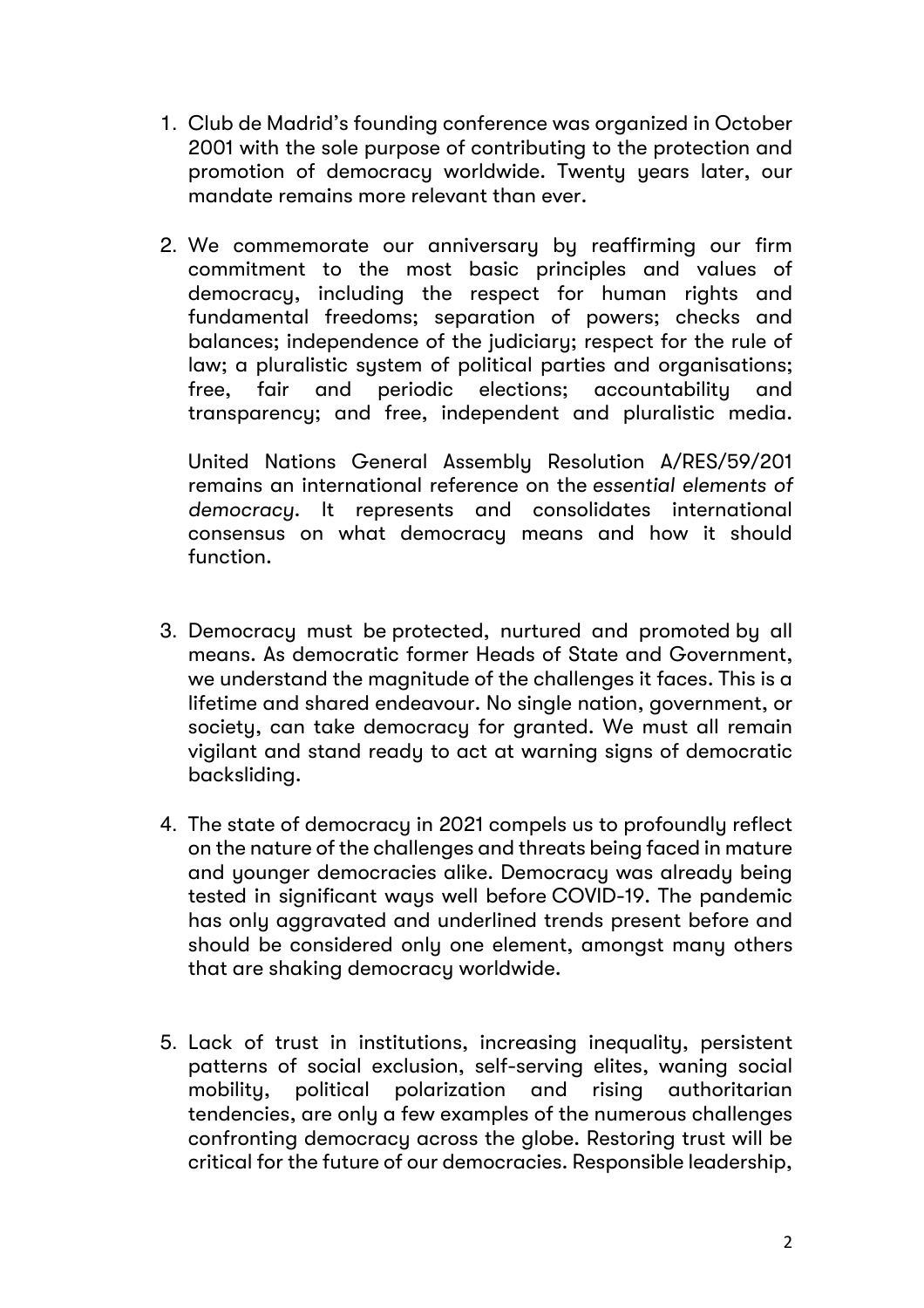accountability, resilient institutions and inclusive representation are key elements in which democratic societies should invest all efforts.

- 6. We remain firm in our conviction that despite the failings and demands for improvement, Liberal Democracy remains the best system of government. Based on strong institutions and strong societies, it provides a balance between stability and freedom that must be preserved and protected.
- 7. With the support of a unique network of political leaders, expert practitioners and civil society organizations from all over the world, who contributed to the preparation and deliberations during our Policy Dialogue on "Rethinking Democracy", we, Members of Club de Madrid, present the following reflections and proposals for the protection and renewal of democracy:

# **The future of democracy, a question of shared responsibility and global solidarity**

Protecting and defending democracy is a shared responsibility. All democratic governments should be held accountable for their actions, as must civil society, political parties, the private sector and the media. We need a shared and clear strategy to advance democratic development in a context of uncertainty and fast-paced demands from a changing world.

Protection of democracy must be rooted in a profound democratic culture in which all generations and all members of society, including women, minorities, and marginalized groups have the space to enjoy their rights and assume their responsibilities as liberal democrats.

We welcome the US leadership in organising the 2021/2022 Global Summit for Democracy. This will be an opportunity for partners across the globe to reaffirm the importance of democratic governance after years of democratic decline. It is also an opportunity to craft a common agenda for democratic renewal. We call on participating states and civil society actors to use this opportunity to identify new time-bound commitments towards democracy and remain accountable in their implementation.

We encourage the organizers to broaden the agenda, despite geopolitical interests, and include all pro-democratic voices in the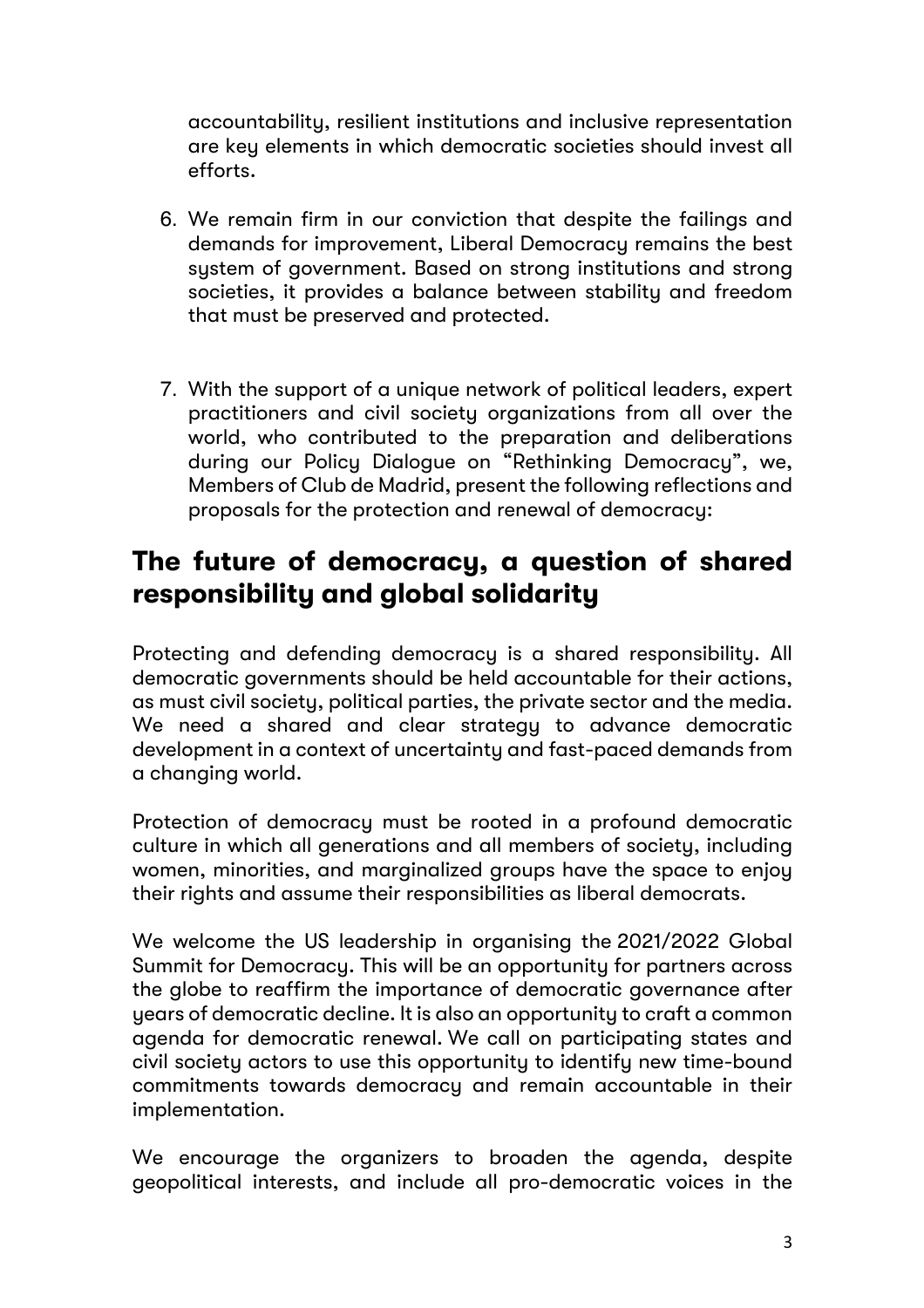process, including those coming from non-democratic countries fighting to promote democratic values and principles often at great personal risk.

We should strengthen international democratic unity and set the basis for a renewed coalition for democracy, able to collaborate in solidarity. There is no perfect democracy, and all democratic societies are, by definition, subject to self-assessment and self-improvement. Cooperation in identifying and implementing solutions to common challenges will only strengthen the resilience of our democracies.

Despite domestic challenges and failures abroad, democracy assistance should be maintained, diversified, strengthened and depoliticised. Established democracies should be able to learn from past experiences, relating their support for democracy abroad to national efforts for domestic democratic renewal. We should be able to address misconceptions around the concept of democracy support and project a more balanced perspective that takes into account positive and successful contributions to democratization.

Democracy could benefit from the creation of an international peerreview mechanism on democratic practice. Lessons learned and experiences coming from the United Nations Human Rights Council, the European Union, the African Union, and the OECD DAC can be of useful reference. The appointment of a United Nations Special Rapporteur for Democracy under the mandate of the UN Human Rights Council could be a positive contribution to the quality of democracy worldwide.

#### **Removing the seeds of authoritarianism from our democracies**

Contemporary authoritarianism is becoming an existential test for our democratic societies. We are being confronted by both consolidated authoritarian regimes and by authoritarian and populist movements within our societies. We must be aware of the threat that the rise of political nationalist ideologies and the increasing use of divisive rhetoric pose to democratic societies and their capacity to respond to global challenges. We should prevent populist nationalism from leading into any form of authoritarianism.

We encourage democratic societies to actively respond to any sign of concentration of power, corruption, erosion of the rule of law and checks and balances, attacks and control mechanisms on the media and civil society organizations, attempts to undermine the judiciary, and restrictions to civil liberties among other authoritarian practices.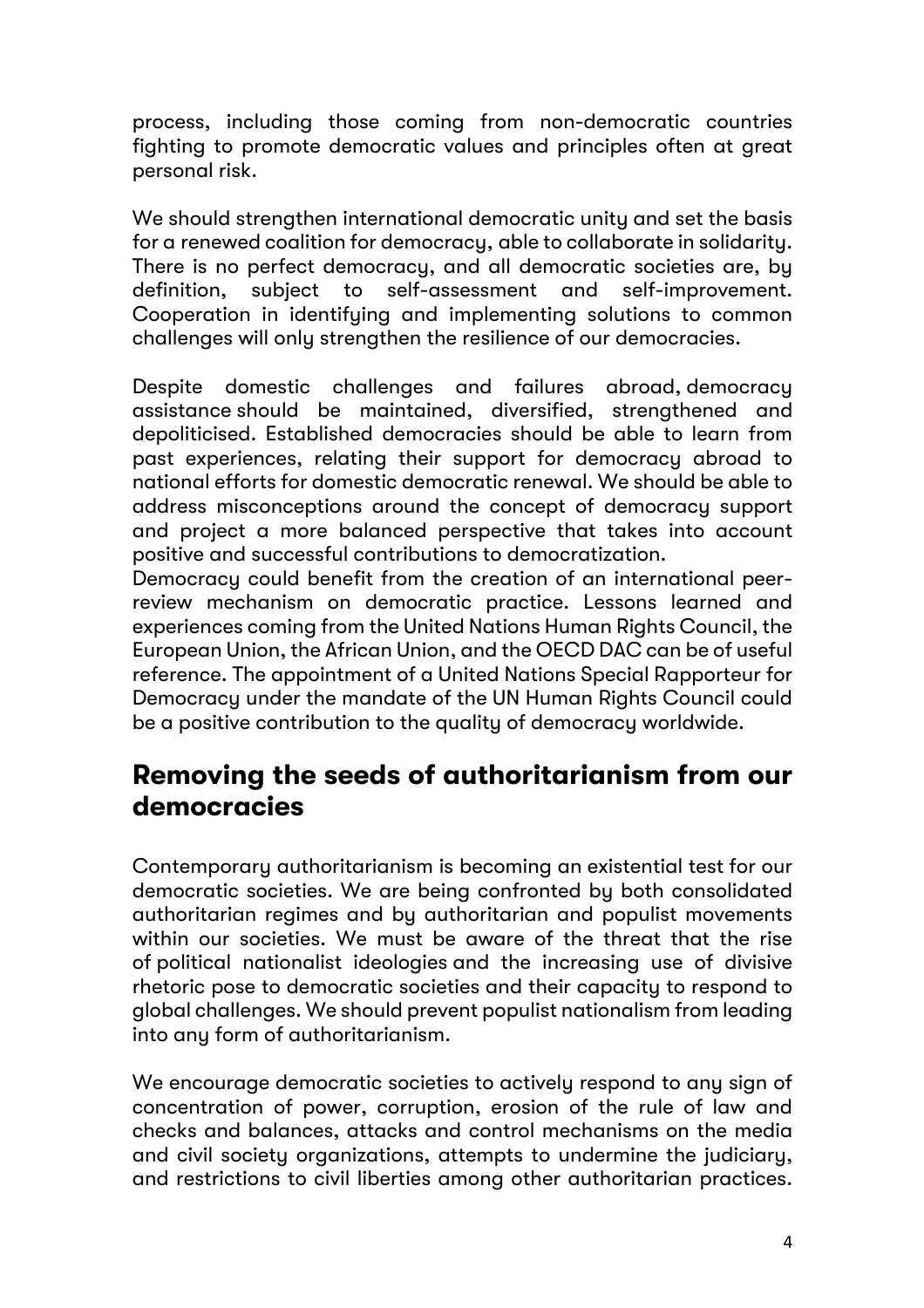We should be able to respond and put a brake on these before it is too late.

All democracies should work together in opposing and countering interferences and attacks from authoritarian regimes – transnational repression, cyberattacks, disinformation, digital authoritarianism, demographic and economic coercion. Those who Foster authoritarianism might say democracy is not an effective way to address global challenges. They are wrong. Challenges to democracy must be addressed with more democracy.

We call on democratic governments and their leaders to reaffirm their determination to protect democratic values and support other democracies in countering authoritarianism. Democracies should work together to defend those struggling to conquer or preserve their rights and freedom and counter repressive tactics of authoritarian regimes targeting and silencing opponents beyond their national borders.

Early-warning systems are a critical tool for countering authoritarianism, but they need to be accompanied by decisive and timely actions by intergovernmental organizations, democratic governments and civil society. Democracies should tread carefully when engaging with authoritarian regimes, as they can often seek legitimacy and continuance through small concessions.

COVID-19 restrictions on civil liberties should be introduced only when necessary and have to be defined by law. They should be lifted as soon as public health conditions allow. The pandemic cannot become a pretext for a more controlled form of democracy.

#### **Leadership, an ethics of personal conviction and an ethics of responsibility**

As populist leaders and movements increasingly threaten our democracy, responsible political leadership remains a crucial element in countering democratic backsliding. So is corporate and civil society leadership. As democratic former Heads of State and Government, we highlight the importance of ethics, deep-seated values and commitment to the public good.

We recall that good leadership in the  $21<sup>st</sup>$  century means not just providing for the citizens of our countries but helping to craft a fair and inclusive rules-based global order able to guarantee international peace and global stability.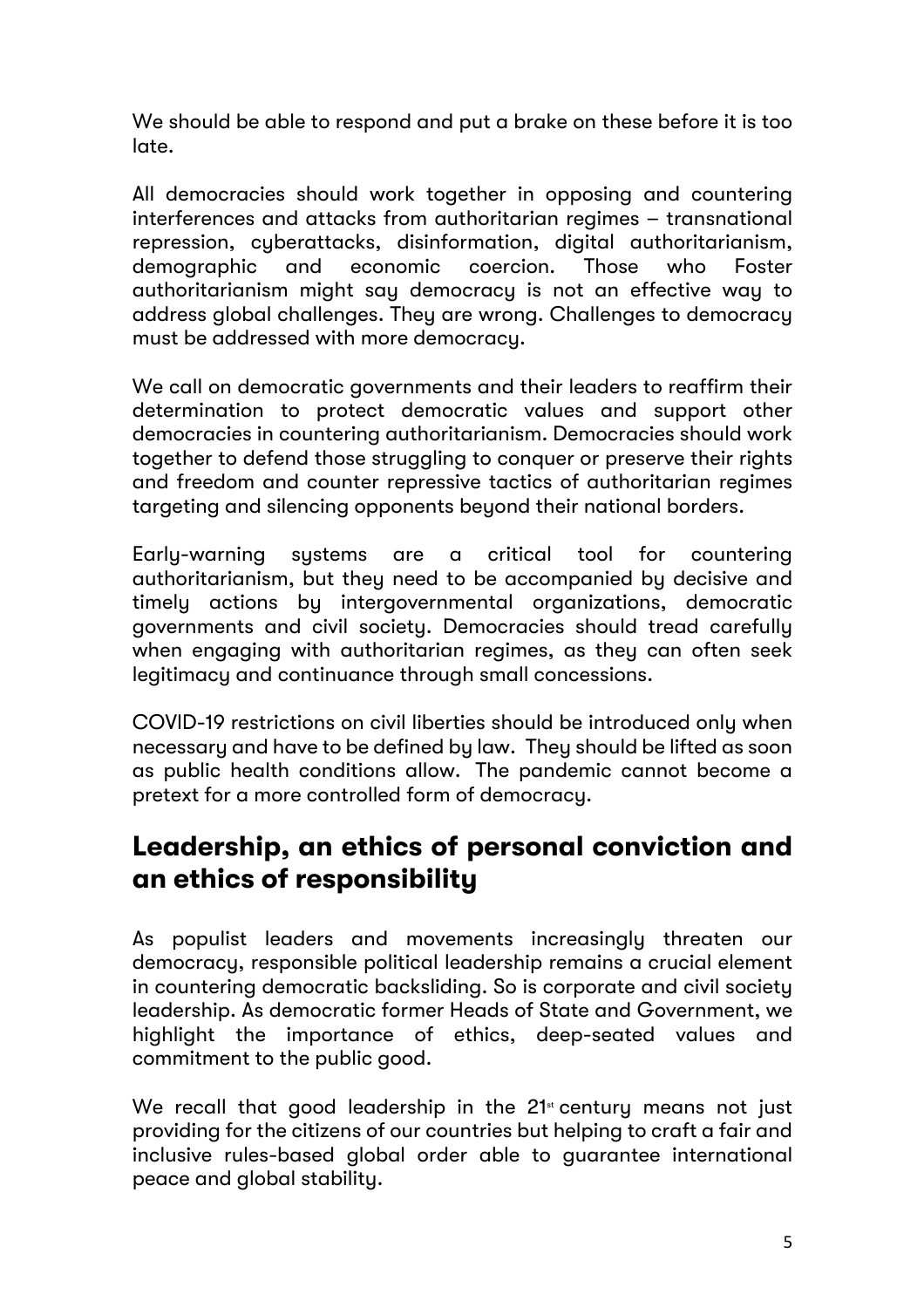Our democracies need a radical change in the culture and practice of leadership recruitment. There should be more emphasis on ethical convictions, integrity, commitment to the common good and team building and spirit instead of undue focus on economic or financial performance or individual careers and capacity alone.

Inclusivity is key. Leadership promotion must seek out minorities, women, and youth for key roles. Too many unrepresented voices can foster distrust, breed resentment, and contribute to lingering inequalities.

Countries could benefit from involving the United Nations Committee of Experts on Public Administration (CEPA) (2021b) in planning efforts to strengthen institutional resilience and leadership capacity in the context of the SDGs, especially SDG16.

# **Combating Corruption and lack of transparency**

Corruption remains a perilous threat to democracy. It undermines our institutions and values, erodes trust, and reduces the capacity of our democracies to deliver and respond effectively to people's needs. COVID-19 recovery funds are already generating corruption issues. We call on governments to spare no effort to prevent and combat corruption, strengthen international cooperation and reaffirm their commitment to ending impunity for corruption offences.

We reaffirm our strong support to the United Nations Convention against Corruption as the most comprehensive legally binding universal instrument on corruption, as well as to the political declaration adopted by the United National General Assembly on 4 June 2021, "Our common commitment to effectively addressing challenges and implementing measures to prevent and combat corruption and strengthen international cooperation". Moreover, the existing proposal for the establishment of an International Anti-Corruption Court should be given serious consideration.

We also encourage governments to address campaign finance reforms to reduce the dominance of moneyed interests in democratic elections. There is also a need to establish clear accountability and transparency requirements for lobbying.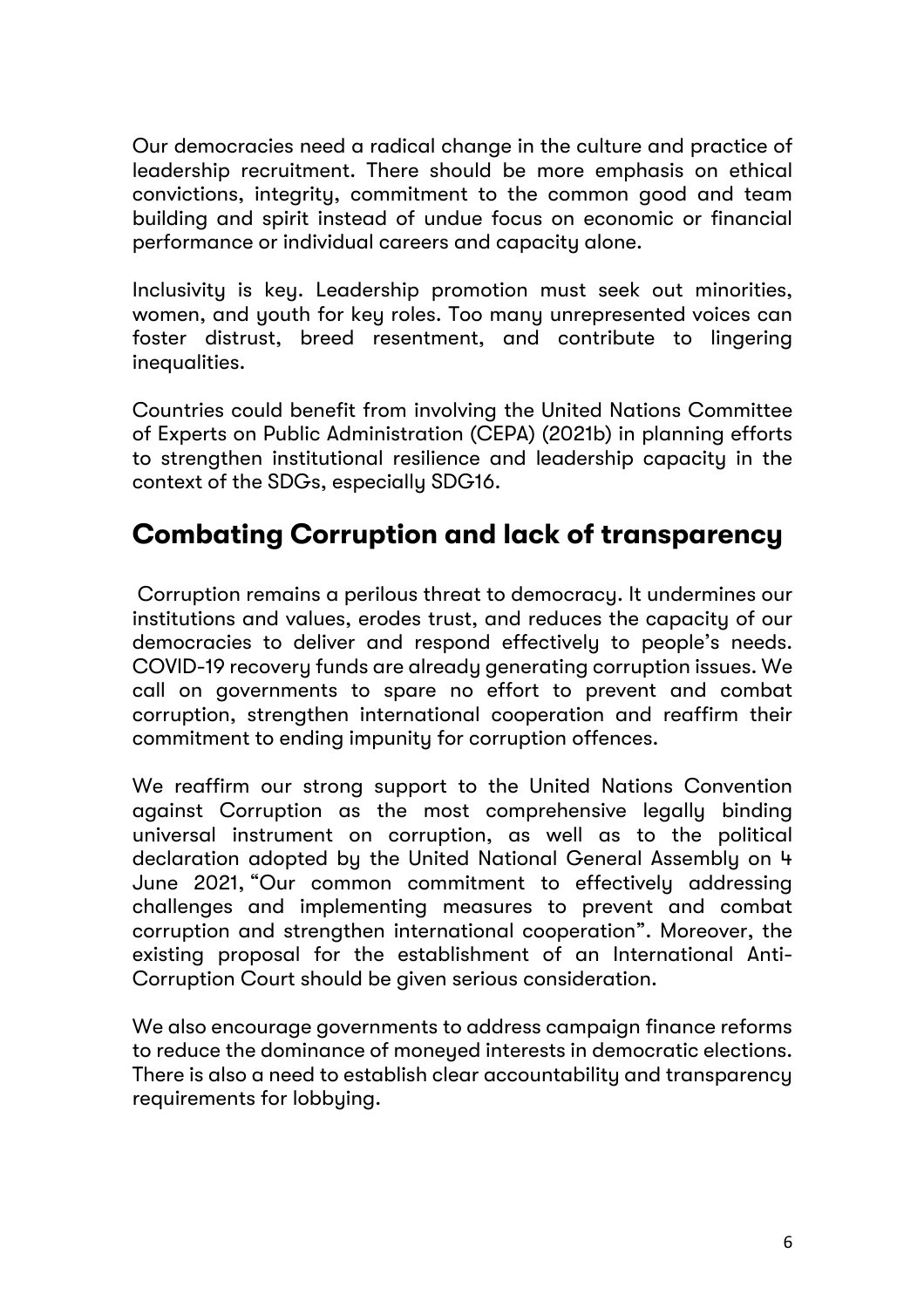# **Democracy should not surrender to the politics of polarization**

We are deeply concerned about the level of political and social polarization affecting our societies. While the liberal order thrives on political differences and the debate of policy issues, excessive polarization can ultimately cripple democracy.

Social divisions are being exploited rather than addressed by opportunistic political actors and the ensuing rise of identity politics facilitated by social problems long left unattended— threatens political stability and creates openings for demagogic leadership. Populist movements and deeply divided societies are disquietingly endangering political institutions and norms that have long been seen as neutral.

We recognize income disparity and inequality as drivers for discontent and polarisation.

Democracies will need to deal with illiberal movements triggered by frustrations with Covid-19 restrictions and economic consequences and build bridges between liberal and illiberal actors to head off negative clashes after Covid-19 hopefully subsides.

We call on political leaders and parties to leave the "us vs them" rhetoric aside and build a political environment where societies can heal their divisions based on common interests.

#### **A new information ecosystem that serves the public interest**

Democracies worldwide are struggling to ensure that the media serve the public interest. Digital transformation shapes the way we access and consume information. Technology has facilitated the rapid growth of digital content, offering new ways for the public to inform and educate itself, but it has also increased the exposure to malicious artificial intelligence that favours sensationalist, bizarre, and hateful material over evidence-based and factual content. This sustem continues to provide fertile ground for fake news, disinformation, and propaganda. For democracy to thrive, we need a modicum of shared truth.

To succeed in the global fight against authoritarianism, democracies are required to ensure that information ecosystems support safe,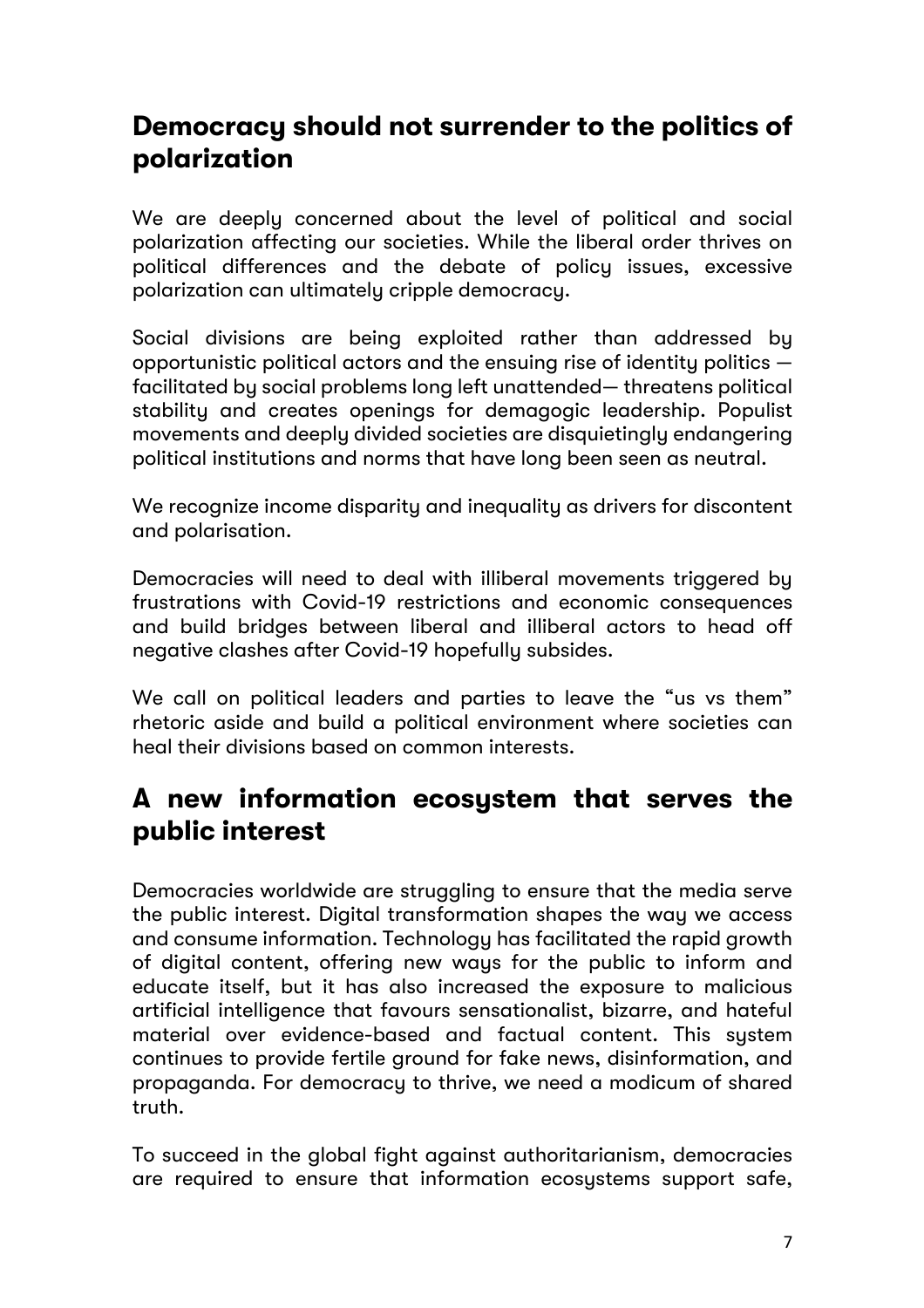healthy, and fully functioning societies. Citizens and public interest should be at the core of all decision-making.

In the spirit of shared responsibility, we encourage all media outlets, social media platforms, and technology companies to embrace the UN's Guiding Principles on Business and Human Rights to prevent and mitigate adverse human rights impacts arising from the use of their content, platforms and services.

Democracies should support high-quality journalism to counter the current business models and establish mechanisms to support segments of the information ecosystem that provide quality information but cannot sustain themselves within the free market. We encourage countries to pledge support for public interest media and set budgetary targets and mechanisms to accomplish this. Established democracies should also support developing public interest media in countries that face economic hardship and cannot finance this type of initiative.

We encourage governments to implement principles of open government and open data to increase access to information. All stakeholders in the information ecosystem, including governments, civil society and private companies should embrace the concept of radical transparency. By leading in the definition of guiding principles for radical transparency multilateral institutions could improve access to corporate and institutional information by all actors in informational ecosustems.

We encourage leaders within democratic governments, civil society, and industry to pursue public-private partnerships to improve and design digital infrastructure capable of providing services and systems to foster social cohesion, contribute to the creation of shared societies and enable democratic societies to thrive in the digital era. Publicprivate investment in information awareness and digital literacy training could help foster more responsible information behaviour on the part of citizens. We recall our support for the development of a Social Contract for the Artificial Intelligence (AI) Age as well as a human rights-centred AI International Accord.

We call on democratic governments, civil society, and private companies to implement existing regulation, agreements and codes of conduct to address hate speech both on and offline while respecting freedom of opinion and expression and the right to equality and nondiscrimination. Civil society and other democratic stakeholders should assertively engage with social media companies and mobilize their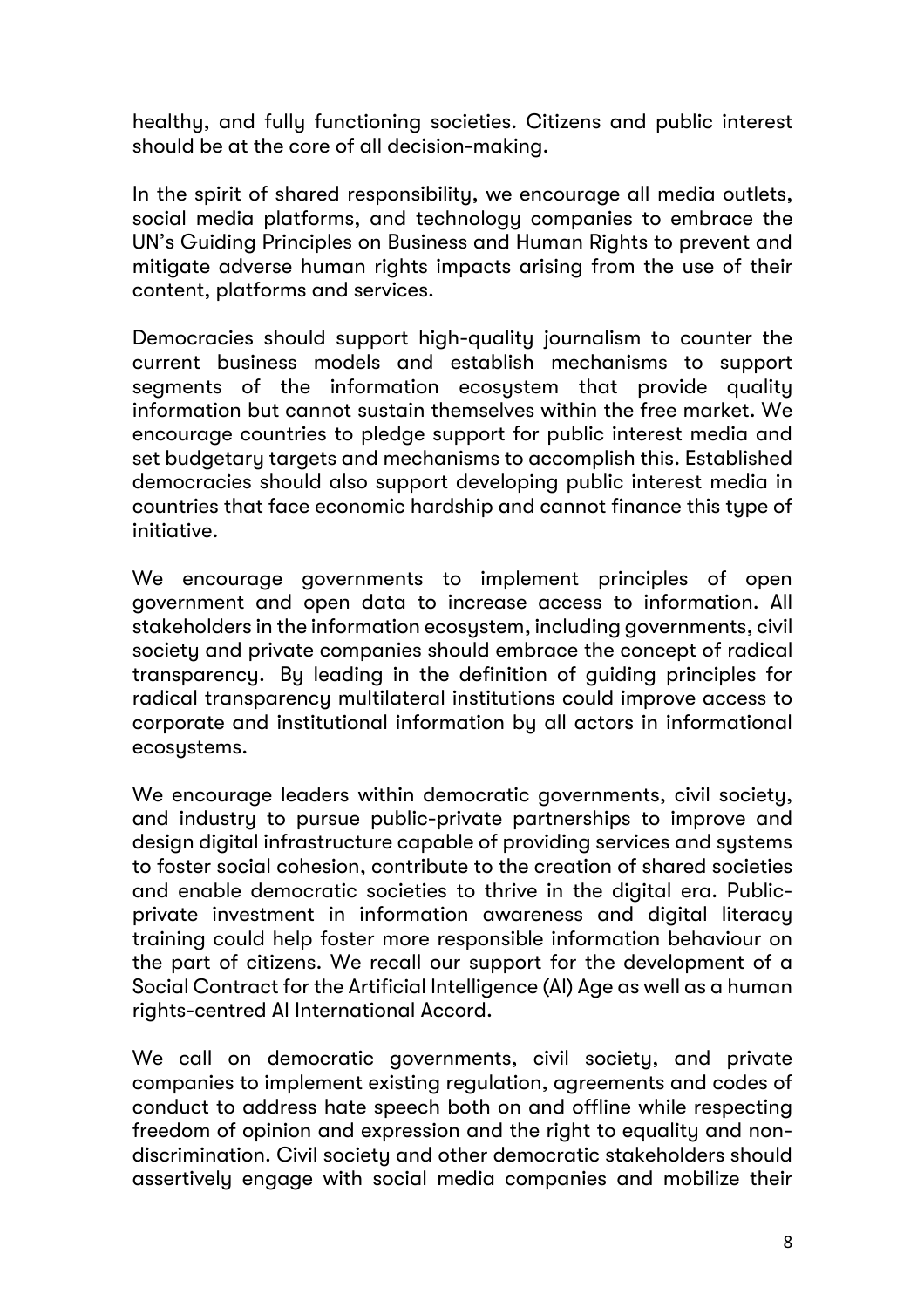users to demand resolute action against hate speech. We also call on regional and international institutions, and their member states to introduce normative and regulatory changes to prevent digital violence and harassment against children, women and minorities.

The legislative bodies of democratic states should consider adopting appropriate rules to limit monopolistic practices on social media companies.

# **Democracy that Delivers**

Much of the trust and support of citizens to democracy is related to its capacity to respond to people's needs in a meaningful manner. Democracies need to renew their commitment to a fair, inclusive and sustainable social development, in the framework of the United Nations Sustainable Development Goals including social protection and healthcare for all. We support the United Nations Secretary-General´s demands for a renewed social contract able to tackle growing inequalities between and within countries and protect the most vulnerable and marginalised communities. We call on democratic nations to use the proposed 2025 World Social Summit as an opportunity to advance in the social development agenda.

The Pandemic has highlighted the need for stronger state capacities to reduce inequality. This should not be detrimental to the quality of democracy. We encourage all governments to ensure that the development of better state services goes hand in hand with wider civic involvement in decision-making. The balance between state effectiveness and fairness should prevail.

Democracy is also about realising results and deliverables. Citizens are demanding a 'Democracy of Results'. The reliability of democracies is based on concrete results that can be meaningful to people.

# **Responding to emergencies and global challenges**

The world is facing complex global challenges that require agile responses from their governments, from pandemics to economic crises, natural disasters, demographic and security challenges. The capacity of democratic leaders and institutions to offer an effective and democratic response to critical risks will determine the resilience of democracy. Fundamental elements of democratic systems, such as the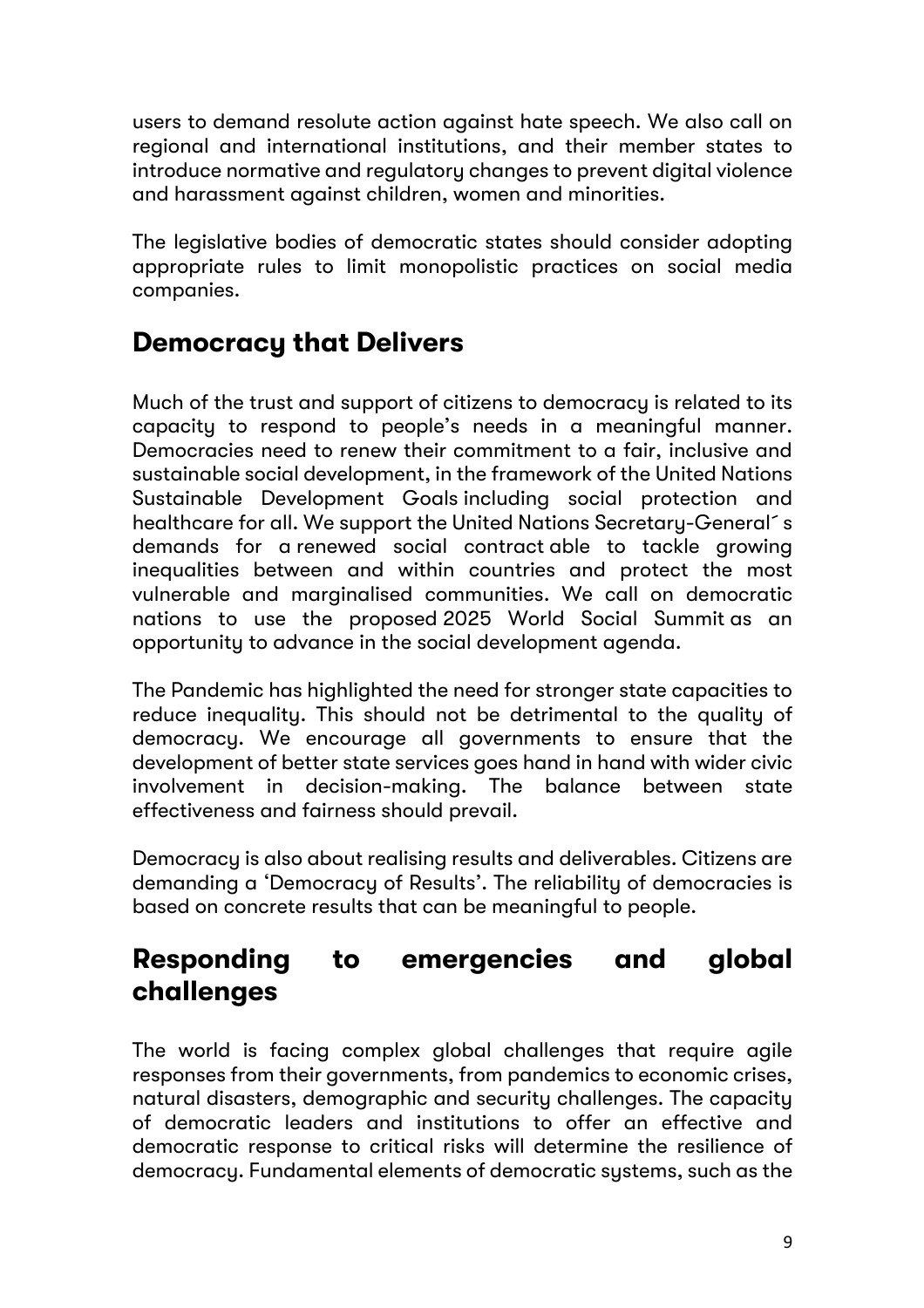separation of powers, checks and balances, and citizens' trust in democracy, are all directly impacted by the state's capacity to tackle these challenges.

We call on democratic governments and institutions to devote political attention and resources to strengthen their national emergency preparedness plans before the next crisis hits. These plans should be developed or revised with wide societal involvement, and include provisions for strong oversight and accountability mechanisms in emergency response. Strengthening the role, the independence and the ability of Constitutional Courts to function in an emergency is particularly fundamental to ensure that emergency response does not incur short-term or long-term damage to the rule of law and respect for fundamental rights.

Club de Madrid's Global Commission on Democracies and Emergencies can be an initiative of reference for all democratic states willing to improve their resilience in case of emergencies.

Interacting and working with non-democracies is essential to address global challenges, be they health crises, natural disasters or climatic devastations. The 2030 Agenda and SDGs remain the best framework for dialogue and collaboration to find solutions in the face of emergencies.

#### **Democracy and the rules-based multilateral system**

We are witnessing how illiberally inclined states are increasing their influence in regional and international organizations. We call on democratic governments to strictly respect the principles and norms of the Charter of the United Nations and international law in general and to continue working to make sure multilateral institutions reflect the values and principles of democracy, especially human rights.

# **Protecting Civic Space**

It is with great concern that we see how restrictions on civil society organizations are growing in many democracies. Healthy and resilient democracies rely on strong and organized civic participation. Civil society organizations should be able to operate in a safe and free environment. We call on governments to secure administrative and financial support to allow civil society organizations to continue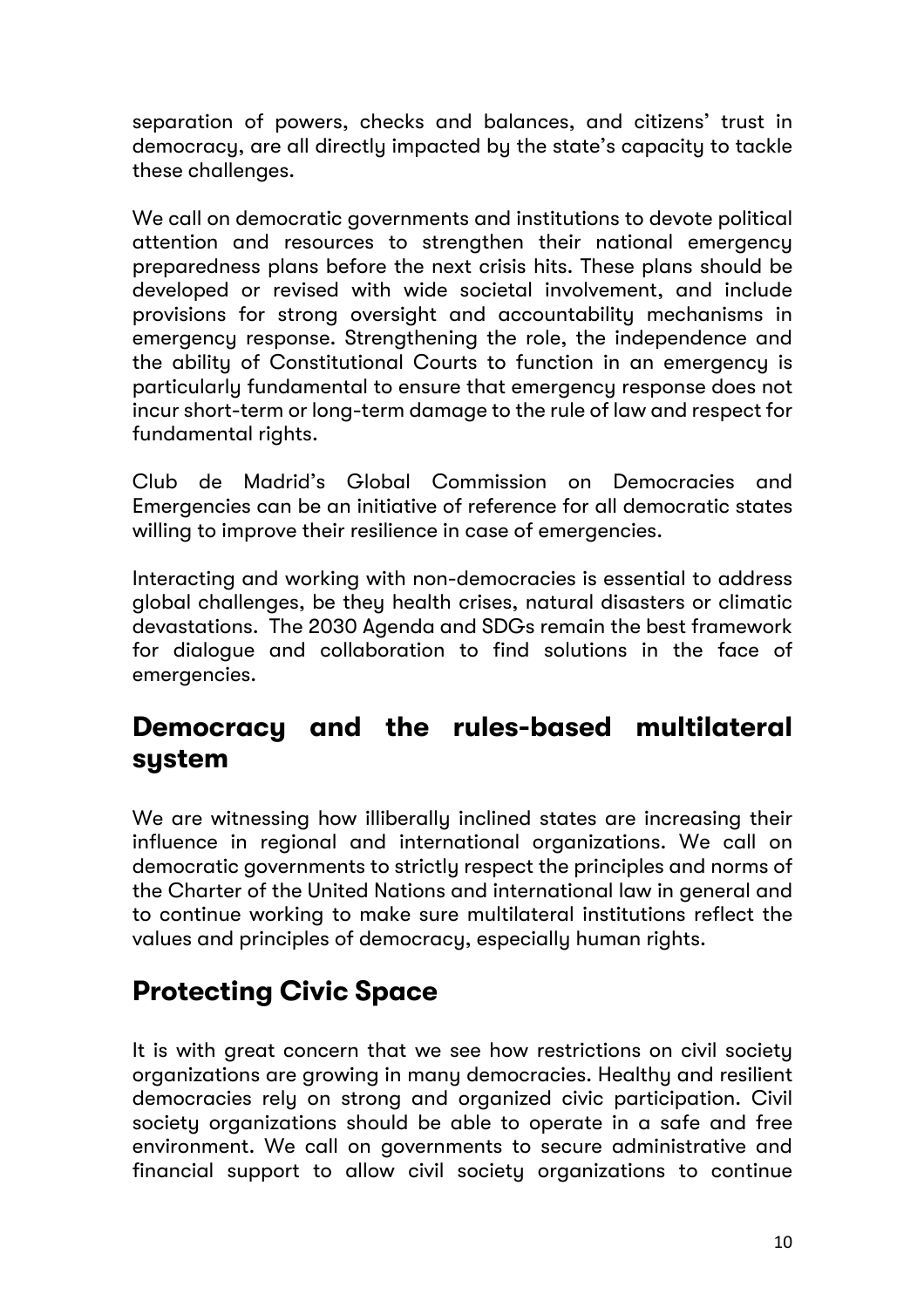supporting human rights protection, strengthening independent media, the rule of law, and the accountability of governments and local authorities.

The capacities of civil society organizations operating in hostile, nondemocratic environments should be supported. We call on democracies to continue defending and protecting pro-democracy civil society movements abroad.

# **Ensuring Human Rights protection**

The promotion and protection of Human Riahts is a basic prerequisite for a democratic society. They should be at the centre of all domestic and foreign policies and remain central to the global conversation on the future of democracy. Civil, political, economic, social and cultural rights are not only universal but also indivisible and interrelated in their application, individually and globally.

In our commitment to human rights, we support measures to promote global accountability for human rights violations and to protect human rights defenders, media and journalists, women and marginalized minorities.

# **Fostering a democratic culture**

Democracy requires a culture based on profound democratic principles and values. These values should be fostered through civic education and political empowerment.

We call on governments to invest in civic education in early childhood, primary, and secondary education to achieve greater civic literacy. Civic education can serve to better understand the existing democratic system and to better enable youth to take ownership, innovate and press for democratic reforms.

We encourage governments, civil society and the private sector to support digital literacy programmes, especially for children and youth, so they can learn in a formal setting what it means to be a citizen in the cyber world.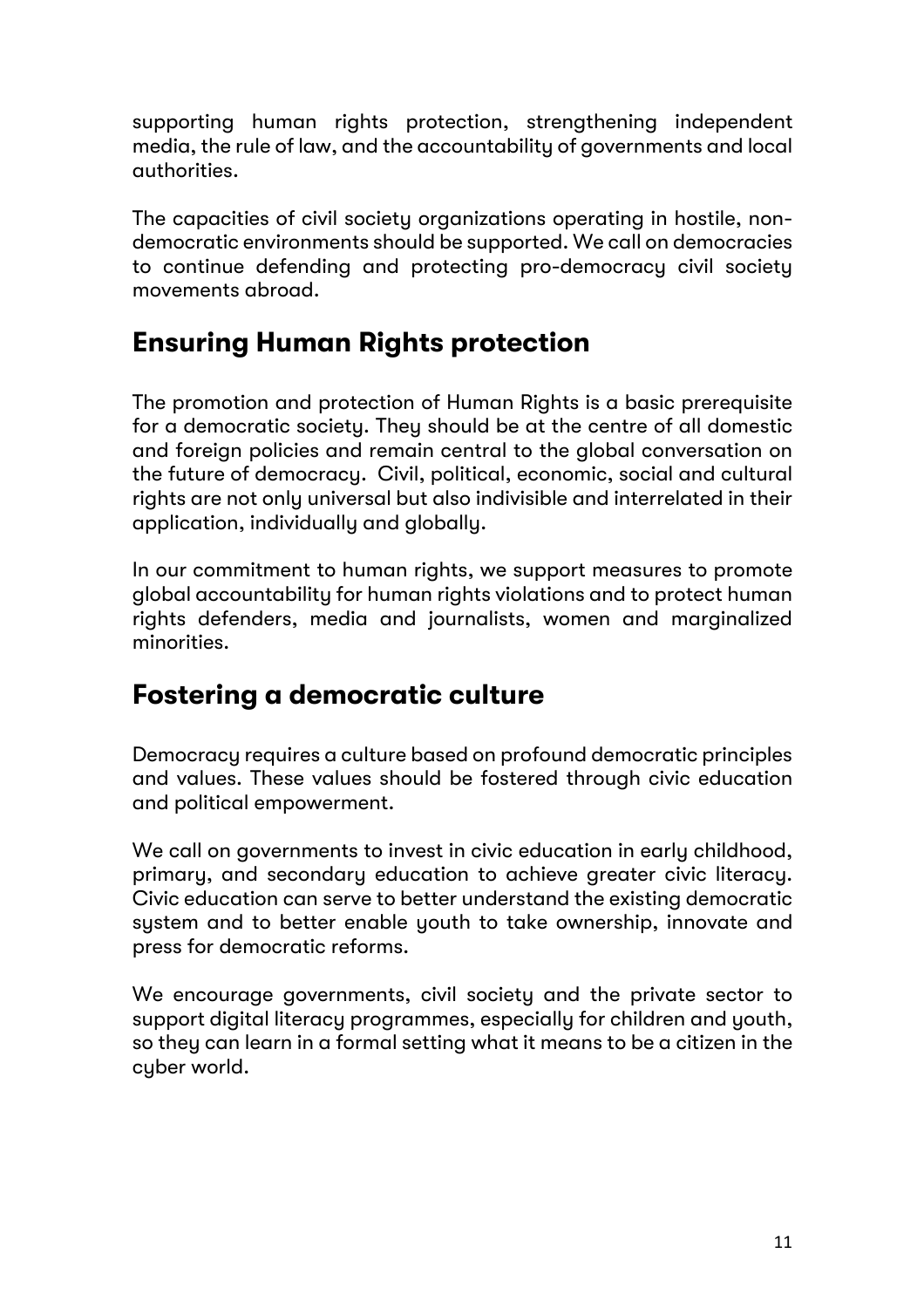# **Participatory democracy and inclusive representation**

Democracy is not only a matter of voting in every election. Citizens are demanding greater opportunities for participation, including digital. We encourage governments to commit to more participatory democracy, to find ways to institutionalise direct citizen participation and deliberation in formal decision-making processes and help build the capacity of citizens to engage in policymaking by providing services, guidance and tools for participatory and deliberative practices across different levels of governance.

While several countries around the world have taken important steps to improve political participation and leadership of underrepresented communities, women, youth and minorities remain poorly represented in all democracies. We urge democratic governments to improve their position within political decision-making and ensure political empowerment.

The future of democracy will be anchored in the capacity of our societies to promote youth's engagement in politics. We urge governments to open the political space for youth, including young women and girls; to lower the barriers, including financial, for youth participation in democratic processes and institutions; and to promote intergenerational dialogue and equity to make sure the future we create reflects the interests and beliefs of future generations.

# **Private Sector, promoting good business models for democracy**

The private sector plays a fundamental role in protecting and promoting democracy. Their operations and business models have a direct impact on the quality of our democracies. The private sector can help societies to combat authoritarianism, corruption, disinformation and protect human rights, but they also have the capacity to do the opposite.

We encourage the Private Sector to include a "democracy" approach in their corporate social responsibility policies. An approach that would allow companies to reflect on the consequences of their operations and practices in the quality of democracy. We also encourage all stakeholders to include the Private Sector in the global discussions on the future of democracy.